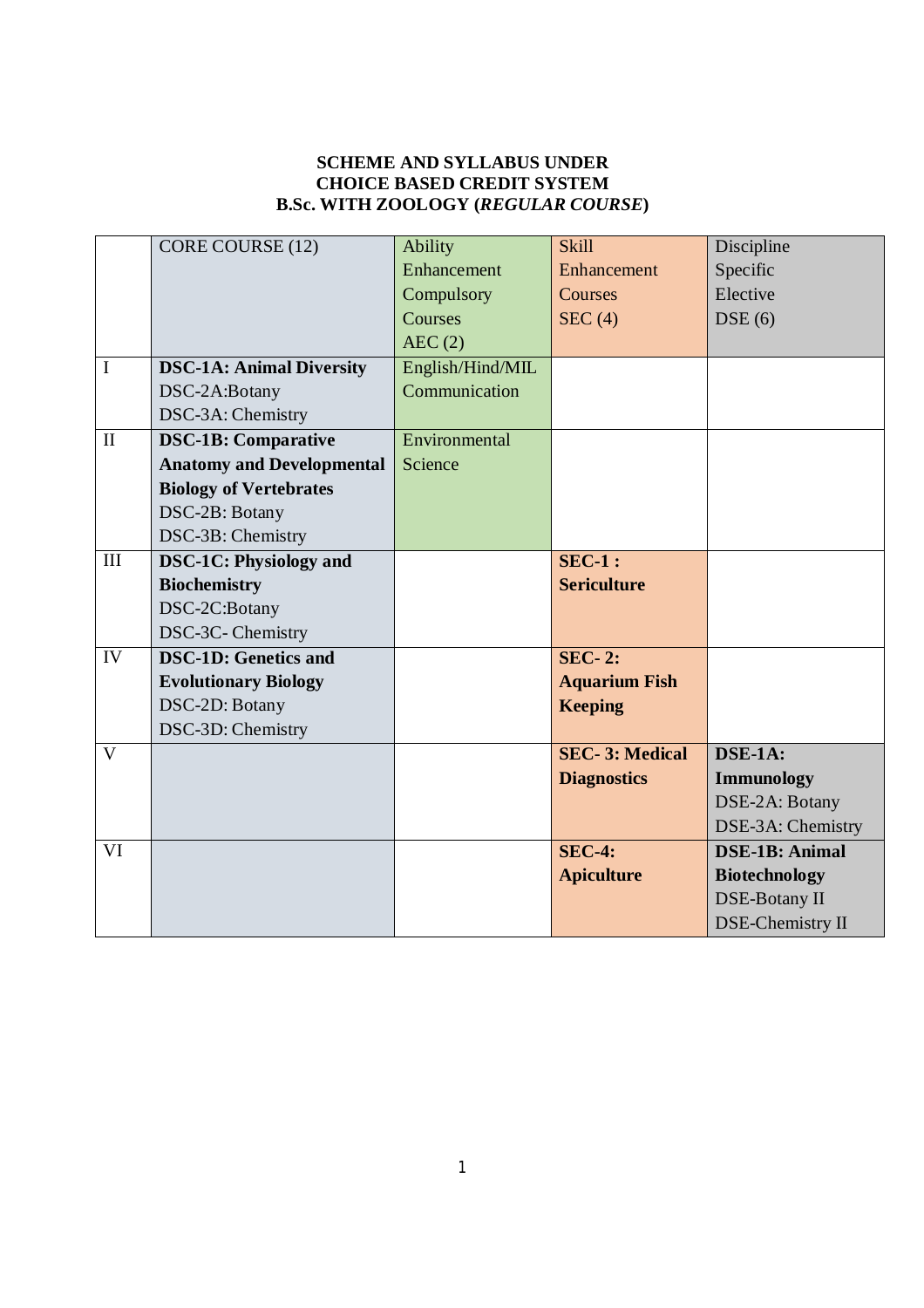#### **Discipline Core Courses: Zoology**

**DSC-1A:** Animal Diversity **DSC-1B:** Comparative Anatomy and Developmental Biology of Vertebrates **DSC-1C:** Physiology and Biochemistry **DSC-1D:** Genetics and Evolutionary Biology

**Discipline Specific Electives: Zoology (Any two) DSE-1A:** Immunology **DSE-1B:** Animal Biotechnology

### **Skill Enhancement Courses (SCE)**

**SCE- 1 :** Sericulture **SCE- 2 :** Aquarium Fish Keeping **SCE- 3 :** Public Health and Hygiene **SCE- 4 :** Apiculture

**Note:** The students of B.Sc. Zoology pass course adopting Chemistry in their course should take Chemistry syllabus from Life Sciences.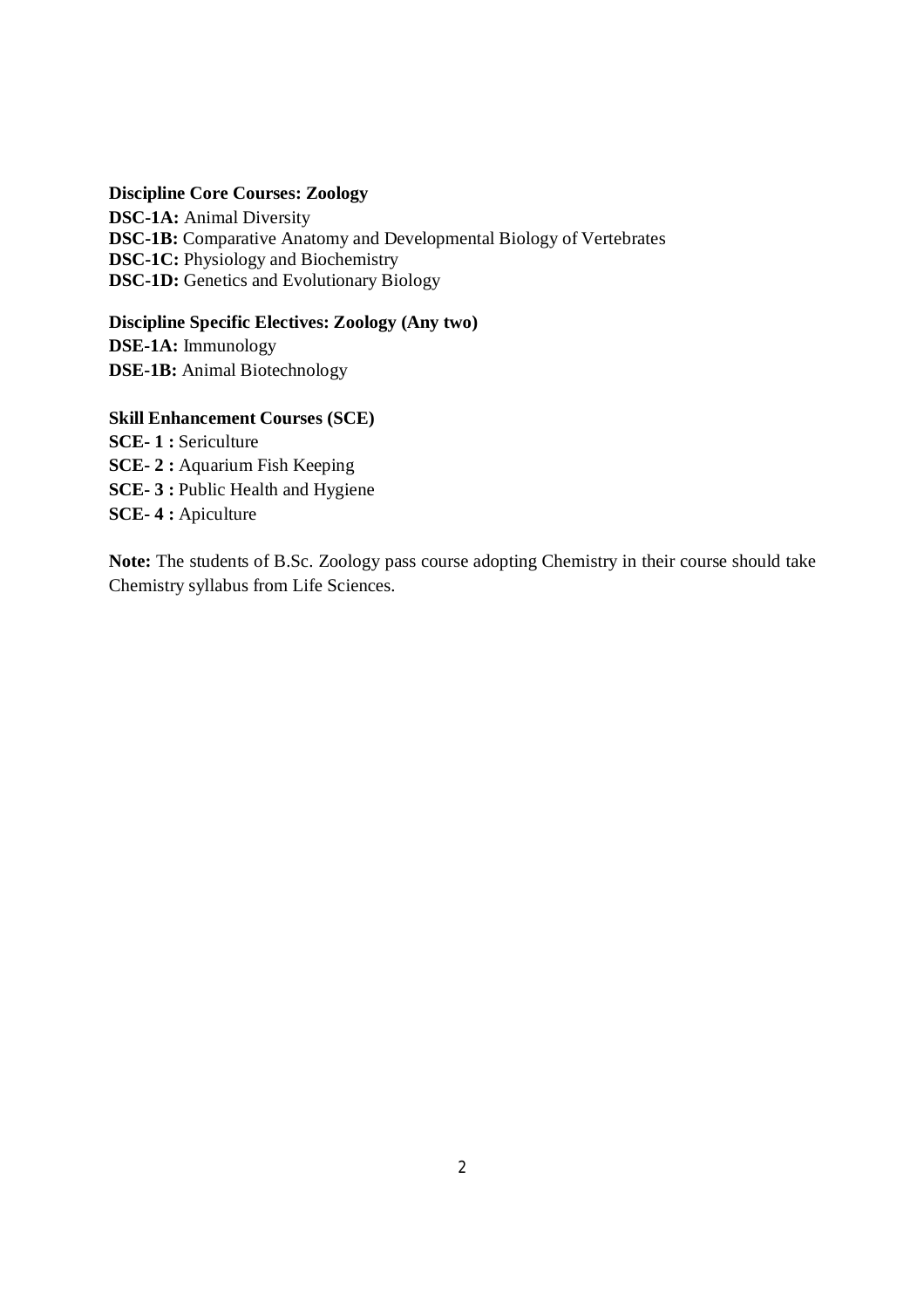# **Bodoland University Department of Zoology Curriculum Structures for UG syllabus for B.Sc. (***Regular Course***) No. of papers =12+12=24, Total Credits= 120 Total Marks=2100**

| <b>SEM-I</b>      |                  |                |                     |                       |                 |              |  |
|-------------------|------------------|----------------|---------------------|-----------------------|-----------------|--------------|--|
| <b>Paper Code</b> | <b>Course</b>    | <b>Credit</b>  | <b>Credit</b>       | <b>End Sem Marks</b>  | <b>Internal</b> | <b>Total</b> |  |
|                   |                  |                | <b>Distribution</b> |                       | <b>Marks</b>    | <b>Marks</b> |  |
|                   |                  |                | $(L+T+P)$           |                       |                 |              |  |
| ZOO-101R          | DSC-1A: Animal   | 6              | $4 + 0 + 2$         | $60$ (Theo)+20(Pract) | 20              | 100          |  |
|                   | Diversity        |                |                     |                       |                 |              |  |
| Paper-102R        | $DSC-2A$         | 6              | $4 + 0 + 2$         | $60$ (Theo)+20(Pract) | 20              | 100          |  |
| Paper-103R        | $DSC-3A$         | 6              | $4 + 0 + 2$         | $60$ (Theo)+20(Pract) | 20              | 100          |  |
| COMM-104HR        | AEC:             | $\overline{2}$ | $2+0+0$             | 50                    |                 | 50           |  |
|                   | $AECC-1$ :       |                |                     |                       |                 |              |  |
|                   | English/Hind/MIL |                |                     |                       |                 |              |  |
|                   | (Communication)  |                |                     |                       |                 |              |  |
|                   | <b>Total</b>     | 20             | 20                  | 290                   | 60              | 350          |  |

| <b>SEM-II</b>     |               |                             |                     |                       |                 |              |  |
|-------------------|---------------|-----------------------------|---------------------|-----------------------|-----------------|--------------|--|
| <b>Paper Code</b> | <b>Course</b> | <b>Credit</b>               | <b>Credit</b>       | <b>End Sem Marks</b>  | <b>Internal</b> | <b>Total</b> |  |
|                   |               |                             | <b>Distribution</b> |                       | <b>Marks</b>    | <b>Marks</b> |  |
|                   |               |                             | $(L+T+P)$           |                       |                 |              |  |
| ZOO-201R          | $DSC-1B$ :    | 6                           | $4 + 0 + 2$         | $60$ (Theo)+20(Pract) | 20              | 100          |  |
|                   | Comparative   |                             |                     |                       |                 |              |  |
|                   | Anatomy and   |                             |                     |                       |                 |              |  |
|                   | Developmental |                             |                     |                       |                 |              |  |
|                   | Biology of    |                             |                     |                       |                 |              |  |
|                   | Vertebrates   |                             |                     |                       |                 |              |  |
| Paper-202R        | $DSC-2B$      | 6                           | $4 + 0 + 2$         | $60$ (Theo)+20(Pract) | 20              | 100          |  |
| Paper-203R        | $DSC-3B$      | 6                           | $4+0+2$             | $60$ (Theo)+20(Pract) | 20              | 100          |  |
| COMM-204HR        | AEC:          | $\mathcal{D}_{\mathcal{L}}$ | $2+0+0$             | 50                    |                 | 50           |  |
|                   | $AECC-2$ :    |                             |                     |                       |                 |              |  |
|                   | Environmental |                             |                     |                       |                 |              |  |
|                   | Science       |                             |                     |                       |                 |              |  |
|                   | <b>Total</b>  | 20                          | 20                  | 290                   | 60              | 350          |  |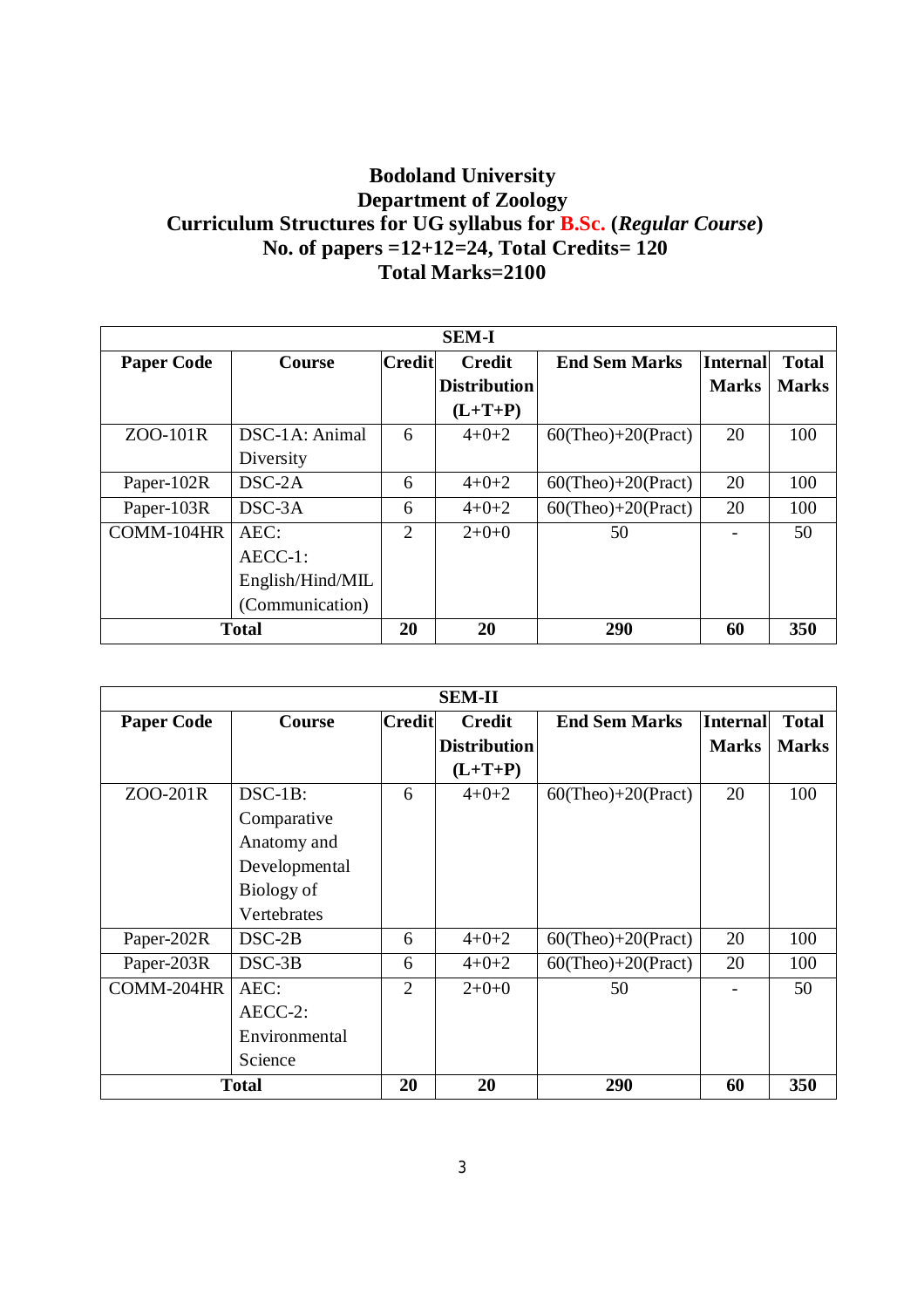| <b>SEM-III</b>    |                |                             |                     |                       |                 |              |  |
|-------------------|----------------|-----------------------------|---------------------|-----------------------|-----------------|--------------|--|
| <b>Paper Code</b> | <b>Course</b>  | <b>Credit</b>               | <b>Credit</b>       | <b>End Sem Marks</b>  | <b>Internal</b> | <b>Total</b> |  |
|                   |                |                             | <b>Distribution</b> |                       | <b>Marks</b>    | <b>Marks</b> |  |
|                   |                |                             | $(L+T+P)$           |                       |                 |              |  |
| ZOO-301R          | $DSC-1C$ :     | 6                           | $4 + 0 + 2$         | $60$ (Theo)+20(Pract) | 20              | 100          |  |
|                   | Physiology and |                             |                     |                       |                 |              |  |
|                   | Biochemistry   |                             |                     |                       |                 |              |  |
| Paper-302R        | DSC-2C         | 6                           | $4+0+2$             | $60$ (Theo)+20(Pract) | 20              | 100          |  |
| Paper-303R        | DSC-3C         | 6                           | $4 + 0 + 2$         | $60$ (Theo)+20(Pract) | 20              | 100          |  |
| ZOO-304HR         | $AEC:SEC-1:$   | $\mathcal{D}_{\mathcal{L}}$ | $2+0+0$             | 50                    |                 | 50           |  |
|                   | Sericulture    |                             |                     |                       |                 |              |  |
|                   | <b>Total</b>   | 20                          | 20                  | 290                   | 60              | 350          |  |

| <b>SEM-IV</b>     |                |                             |                     |                       |                 |              |  |
|-------------------|----------------|-----------------------------|---------------------|-----------------------|-----------------|--------------|--|
| <b>Paper Code</b> | <b>Course</b>  | Credit                      | <b>Credit</b>       | <b>End Sem Marks</b>  | <b>Internal</b> | <b>Total</b> |  |
|                   |                |                             | <b>Distribution</b> |                       | <b>Marks</b>    | <b>Marks</b> |  |
|                   |                |                             | $(L+T+P)$           |                       |                 |              |  |
| ZOO-401R          | $DSC-1D$ :     | 6                           | $4 + 0 + 2$         | $60$ (Theo)+20(Pract) | 20              | 100          |  |
|                   | Genetics and   |                             |                     |                       |                 |              |  |
|                   | Evolutionary   |                             |                     |                       |                 |              |  |
|                   | <b>Biology</b> |                             |                     |                       |                 |              |  |
| Paper-402R        | $DSC-2D$       | 6                           | $4 + 0 + 2$         | $60$ (Theo)+20(Pract) | 20              | 100          |  |
| Paper-403R        | DSC-3D         | 6                           | $4 + 0 + 2$         | $60$ (Theo)+20(Pract) | 20              | 100          |  |
| ZOO-404HR         | AEC: SEC-2:    | $\mathcal{D}_{\mathcal{L}}$ | $2+0+0$             | 50                    |                 | 50           |  |
|                   | Aquarium Fish  |                             |                     |                       |                 |              |  |
|                   | Keeping        |                             |                     |                       |                 |              |  |
| <b>Total</b>      | 20             | 20                          | 290                 | 60                    | 350             |              |  |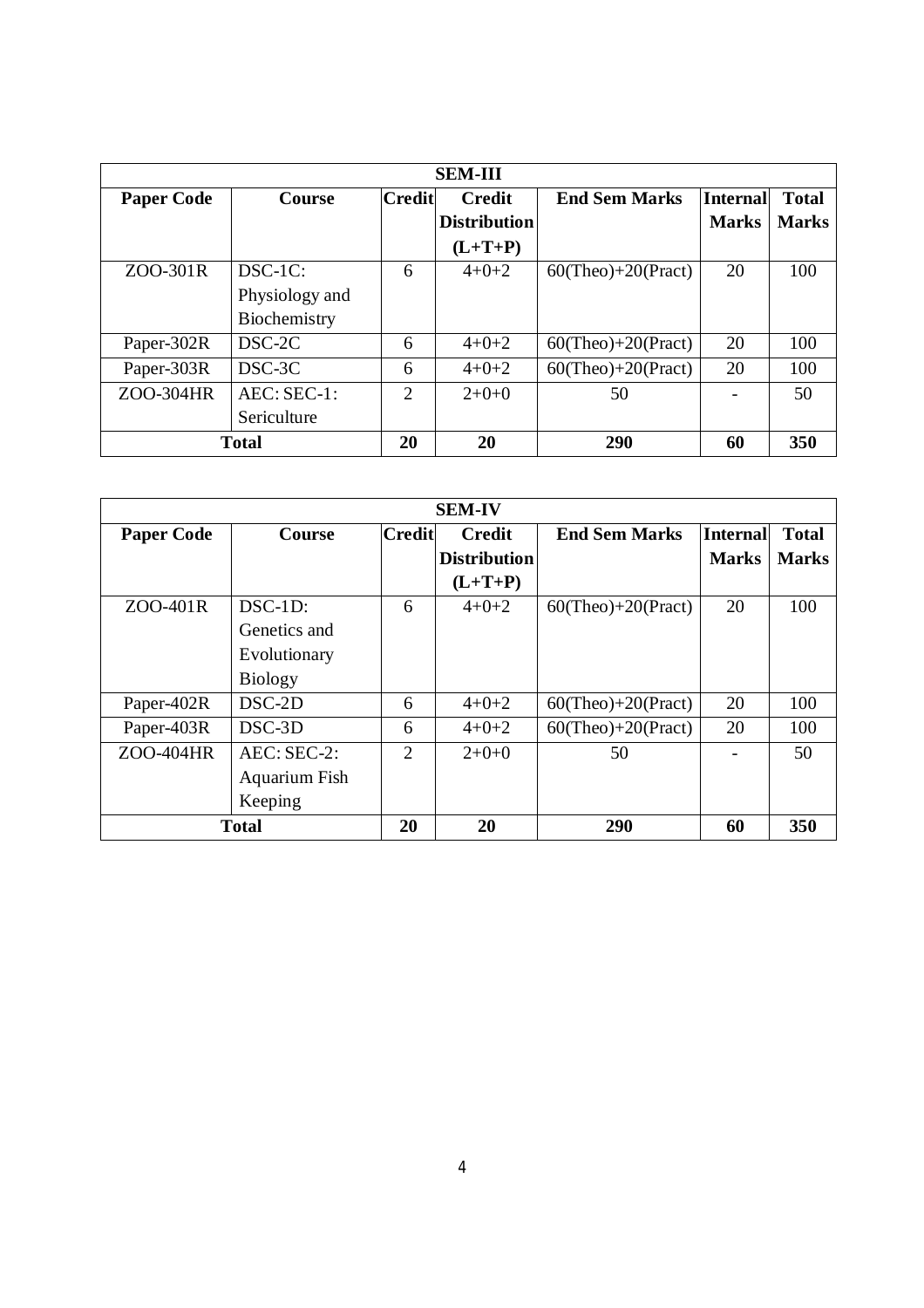| <b>SEM-V</b>      |                    |                |                     |                       |              |              |  |
|-------------------|--------------------|----------------|---------------------|-----------------------|--------------|--------------|--|
| <b>Paper Code</b> | <b>Course</b>      | Credit         | <b>Credit</b>       | <b>End Sem Marks</b>  | Internal     | <b>Total</b> |  |
|                   |                    |                | <b>Distribution</b> |                       | <b>Marks</b> | <b>Marks</b> |  |
|                   |                    |                | $(L+T+P)$           |                       |              |              |  |
| ZOO-D1HR          | $DSE-1A$ :         | 6              | $4 + 0 + 2$         | $60$ (Theo)+20(Pract) | 20           | 100          |  |
|                   | Immunology         |                |                     |                       |              |              |  |
| Paper-502R        | DSE-2A             | 6              | $4+0+2$             | $60$ (Theo)+20(Pract) | 20           | 100          |  |
| Paper-503R        | $DSE-3A$           | 6              | $4+0+2$             | $60$ (Theo)+20(Pract) | 20           | 100          |  |
| ZOO-504R          | $AEC:SEC-3:$       | $\mathfrak{D}$ | $2+0+0$             | 50                    |              | 50           |  |
|                   | <b>Medical</b>     |                |                     |                       |              |              |  |
|                   | <b>Diagnostics</b> |                |                     |                       |              |              |  |
|                   | <b>Total</b>       | 20             | 20                  | 290                   | 60           | <b>350</b>   |  |

| <b>SEM-VI</b>     |                |                             |                     |                       |                 |              |
|-------------------|----------------|-----------------------------|---------------------|-----------------------|-----------------|--------------|
| <b>Paper Code</b> | <b>Course</b>  | <b>Credit</b>               | <b>Credit</b>       | <b>End Sem Marks</b>  | <b>Internal</b> | <b>Total</b> |
|                   |                |                             | <b>Distribution</b> |                       | <b>Marks</b>    | <b>Marks</b> |
|                   |                |                             | $(L+T+P)$           |                       |                 |              |
| ZOO-D2HR          | DSE-1B: Animal | 6                           | $4 + 0 + 2$         | $60$ (Theo)+20(Pract) | 20              | 100          |
|                   | Biotechnology  |                             |                     |                       |                 |              |
| Paper-602H        | $DSE-2B$       | 6                           | $4+0+2$             | $60$ (Theo)+20(Pract) | 20              | 100          |
| Paper-603R        | DSE-3B         | 6                           | $4 + 0 + 2$         | $60$ (Theo)+20(Pract) | 20              | 100          |
| ZOO-604R          | $AEC:SEC-4:$   | $\mathcal{D}_{\mathcal{L}}$ | $2+0+0$             | 50                    |                 | 50           |
|                   | Apiculture     |                             |                     |                       |                 |              |
|                   | <b>Total</b>   | 20                          | 20                  | 290                   | 60              | 350          |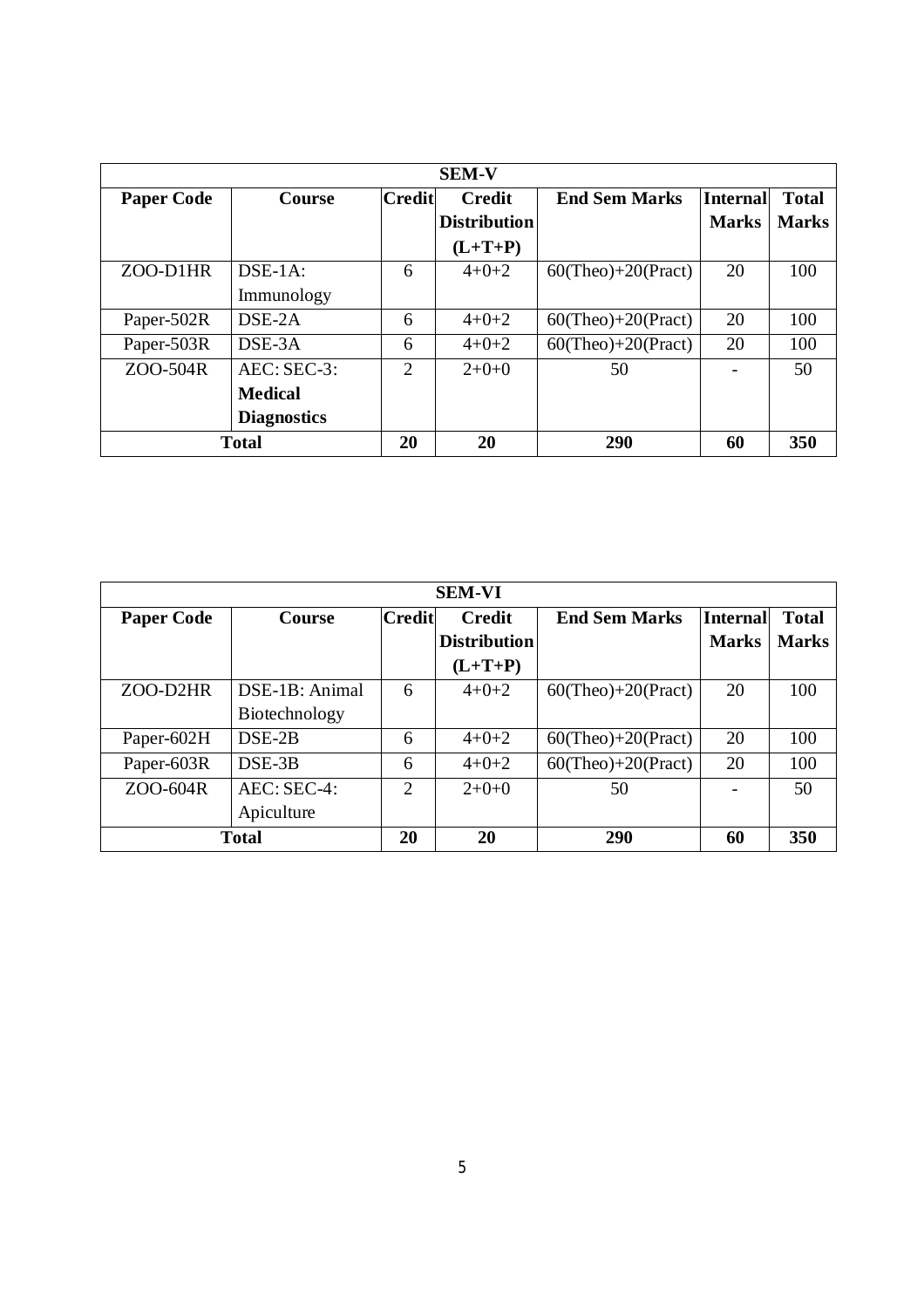|                   | <b>SEM-I</b>                                           |                |                                                   |                       |                                 |                              |  |  |
|-------------------|--------------------------------------------------------|----------------|---------------------------------------------------|-----------------------|---------------------------------|------------------------------|--|--|
| <b>Paper Code</b> | <b>Course</b>                                          | <b>Credit</b>  | <b>Credit</b><br><b>Distribution</b><br>$(L+T+P)$ | <b>End Sem Marks</b>  | <b>Internal</b><br><b>Marks</b> | <b>Total</b><br><b>Marks</b> |  |  |
| ZOO-101R          | DSC-1A: Animal<br>Diversity                            | 6              | $4+0+2$                                           | $60$ (Theo)+20(Pract) | 20                              | 100                          |  |  |
| Paper-102R        | $DSC-2A$                                               | 6              | $4 + 0 + 2$                                       | $60$ (Theo)+20(Pract) | 20                              | 100                          |  |  |
| Paper-103R        | DSC-3A                                                 | 6              | $4 + 0 + 2$                                       | $60$ (Theo)+20(Pract) | 20                              | 100                          |  |  |
| COMM-104HR        | AEC:<br>AECC-1:<br>English/Hind/MIL<br>(Communication) | $\overline{2}$ | $2+0+0$                                           | 50                    |                                 | 50                           |  |  |
| <b>Total</b>      |                                                        | 20             | 20                                                | 290                   | 60                              | 350                          |  |  |

## **1 ST SEMESTER SYLLABUS (***REGULAR***)**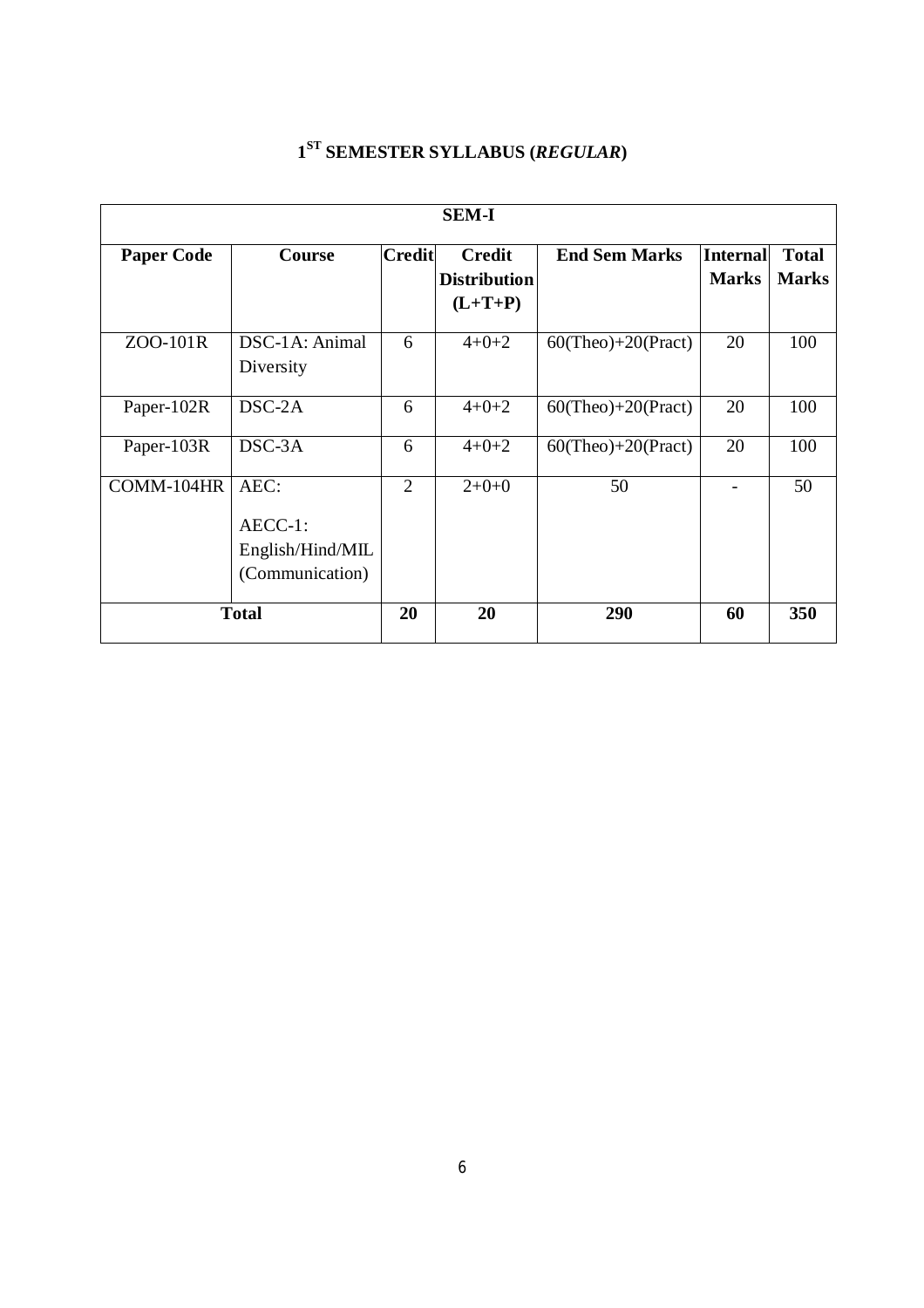## **DSC-1A: ANIMAL DIVERSITY**

| <b>THEORY</b>                                                                                             | (CREDITS 4)             |
|-----------------------------------------------------------------------------------------------------------|-------------------------|
| <b>Unit 1: Kingdom Protista</b>                                                                           | <b>4 Lectures</b>       |
| General characters and classification up to classes; Locomotory Organelles                                |                         |
| and locomotion in                                                                                         |                         |
| Protozoa                                                                                                  |                         |
| Unit 2: Phylum Porifera                                                                                   | 3                       |
| General characters and classification up to classes; Canal System in Sycon                                |                         |
| Unit 3: Phylum Cnidaria                                                                                   | 3                       |
| General characters and classification up to classes; Polymorphism in Hydrozoa                             |                         |
| <b>Unit 4: Phylum Platyhelminthes</b>                                                                     | 3                       |
| General characters and classification up to classes; Life history of Taenia solium                        |                         |
| <b>Unit 5: Phylum Nemathelminthes</b>                                                                     | 5                       |
| General characters and classification up to classes; Life history of Ascaris                              |                         |
| lumbricoides                                                                                              |                         |
| Unit 6: Phylum Annelida                                                                                   | 3                       |
| General characters and classification up to classes                                                       |                         |
| Unit 7: Phylum Arthropoda                                                                                 | 5                       |
| General characters and classification up to classes                                                       |                         |
| Metamorphosis in Insects                                                                                  |                         |
| <b>Unit 8: Phylum Mollusca</b>                                                                            | 4                       |
| General characters and classification up to classes                                                       |                         |
| Unit 9: Phylum Echinodermata                                                                              | 4                       |
| General characters and classification up to classes; Water-vascular system                                |                         |
| in Asteroidea                                                                                             |                         |
| <b>Unit 10: Protochordates</b>                                                                            | $\boldsymbol{2}$        |
| General features of Protochordata                                                                         |                         |
| Unit 11: Agnatha                                                                                          | $\overline{2}$          |
| General features of Agnatha and classification of cyclostomes up to classes                               |                         |
| <b>Unit 12: Pisces</b>                                                                                    | 4                       |
| General features and Classification up to orders; Osmoregulation in Fishes                                |                         |
| Unit 13: Amphibia                                                                                         | 4                       |
| General features and Classification up to orders; Parental care                                           | $\overline{\mathbf{4}}$ |
| <b>Unit 14: Reptiles</b><br>General features and Classification up to orders; Poisonous and non-poisonous |                         |
| snake                                                                                                     |                         |
| Unit 15: Aves                                                                                             | 5                       |
| General features and Classification up to orders; Flight adaptations in birds                             |                         |
| <b>Unit 17: Mammals</b>                                                                                   | 5                       |
| Classification up to orders                                                                               |                         |
| Note: Classification of Unit 1-9 to be followed from "Barnes, R.D. (1982). Invertebrate                   |                         |
| Zoology, V Edition"                                                                                       |                         |
|                                                                                                           |                         |

**PRACTICAL (CREDITS 2)**

1. Study of the following specimens:

2. *Amoeba*, *Paramecium, Obelia, Tubipora, Metridium, Taenia solium,* Male and female *Ascaris lumbricoides, Pheretima, Hirudinaria, Cancer*, *Limulus*, *Julus*, *Apis, Dentalium, Pila, Unio, Pentaceros, Echinus, Cucumaria, Balanoglossus, Petromyzon, Torpedo,*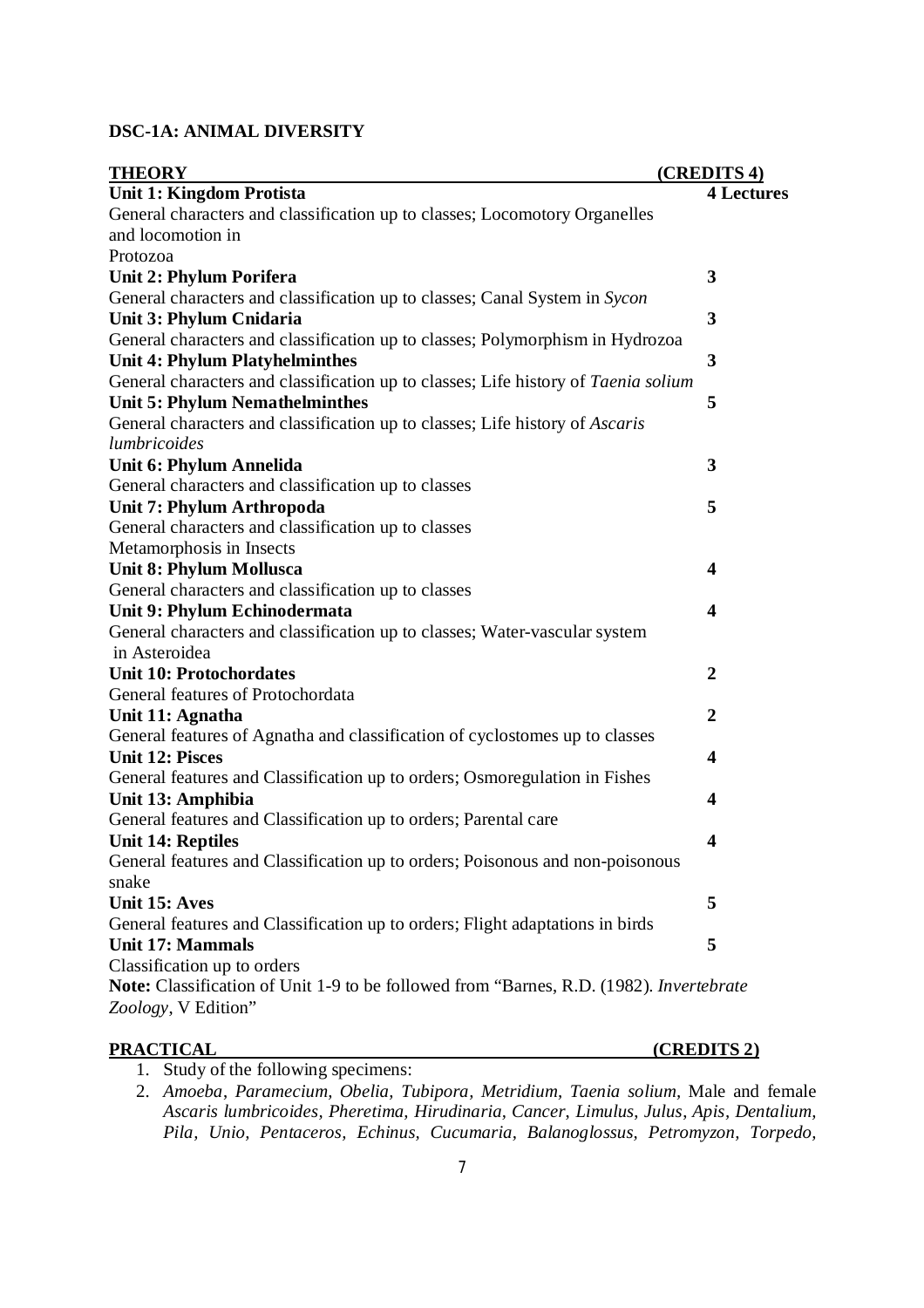*Labeo, Ichthyophis/Ureotyphlus, Salamandra, Chelone, Hemidactylus,* Any six common birds from different orders, Bat, *Funambulus*

- 3. Study of the following permanent slides:
- 4. Study of life history stages of *Taenia,* T.S. of Male and female *Ascaris*

An "**animal album**" containing photographs, cut outs, with appropriate write up about the above mentioned taxa. Different taxa/ topics may be given to different sets of students for this purpose.

- Ruppert and Barnes, R.D. (2006). *Invertebrate Zoology*, VIII Edition. Holt Saunders International Edition.
- Barnes, R.S.K., Calow, P., Olive, P.J.W., Golding, D.W. and Spicer, J.I. (2002). *The Invertebrates: A New Synthesis*, III Edition, Blackwell Science
- Young, J. Z. (2004). *The Life of Vertebrates*. III Edition. Oxford university press.
- Pough H. *Vertebrate life,* VIII Edition, Pearson International.
- Hall B.K. and Hallgrimsson B. (2008). *Strickberger's Evolution*. IV Edition. Jones and Bartlett Publishers Inc.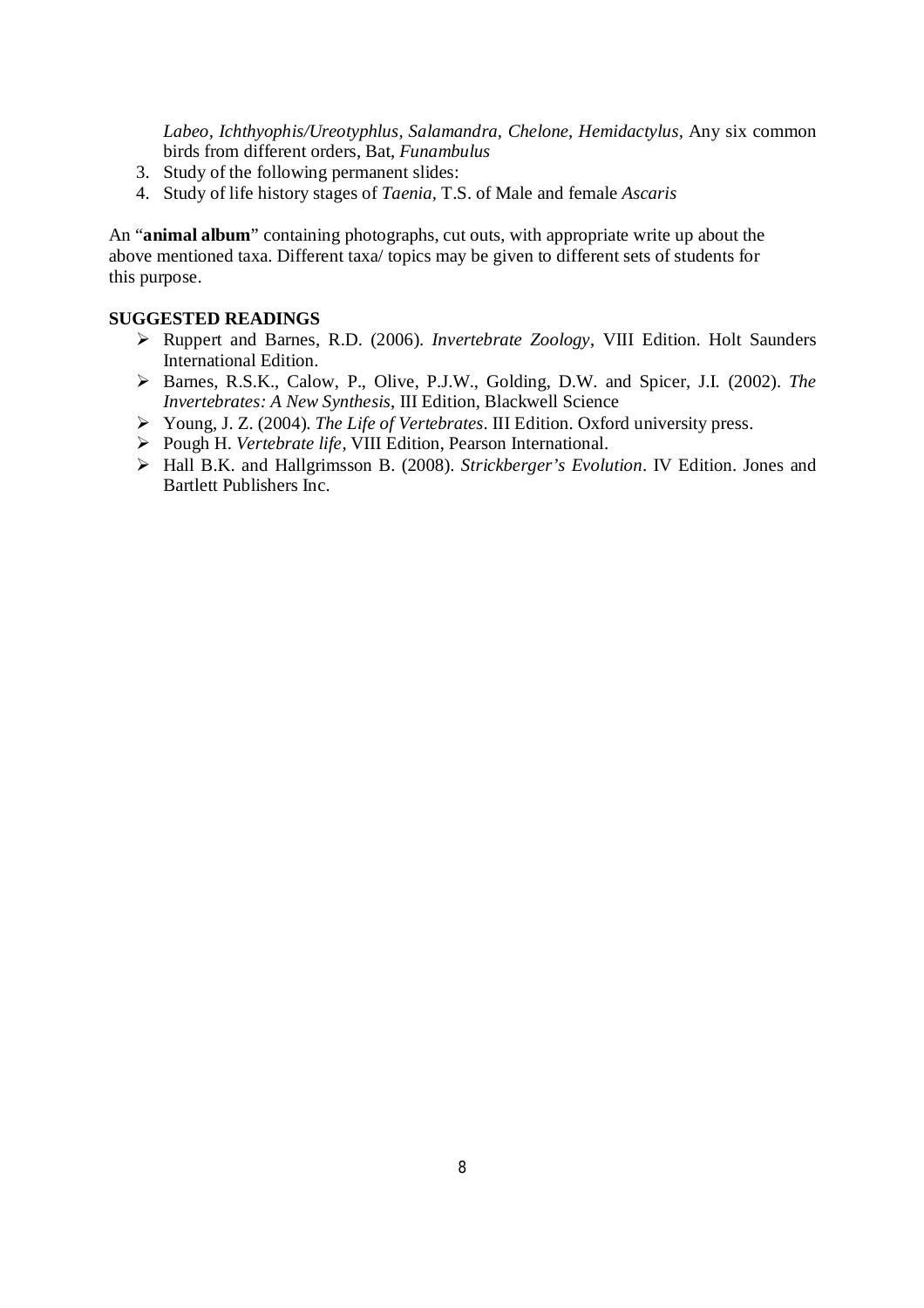| <b>SEM-III</b>    |                                           |                |                                                   |                       |                                 |                              |  |
|-------------------|-------------------------------------------|----------------|---------------------------------------------------|-----------------------|---------------------------------|------------------------------|--|
| <b>Paper Code</b> | <b>Course</b>                             | <b>Credit</b>  | <b>Credit</b><br><b>Distribution</b><br>$(L+T+P)$ | <b>End Sem Marks</b>  | <b>Internal</b><br><b>Marks</b> | <b>Total</b><br><b>Marks</b> |  |
| ZOO-301R          | DSC-1C:<br>Physiology and<br>Biochemistry | 6              | $4 + 0 + 2$                                       | $60$ (Theo)+20(Pract) | 20                              | 100                          |  |
| Paper-302R        | DSC-2C                                    | 6              | $4+0+2$                                           | $60$ (Theo)+20(Pract) | 20                              | 100                          |  |
| Paper-303R        | $DSC-3C$                                  | 6              | $4 + 0 + 2$                                       | $60$ (Theo)+20(Pract) | 20                              | 100                          |  |
| ZOO-304HR         | $AEC:SEC-1:$<br>Sericulture               | $\overline{2}$ | $2+0+0$                                           | 50                    |                                 | 50                           |  |
| <b>Total</b>      |                                           | 20             | 20                                                | 290                   | 60                              | 350                          |  |

## **3 RD SEMESTER SYLLABUS (REGULAR)**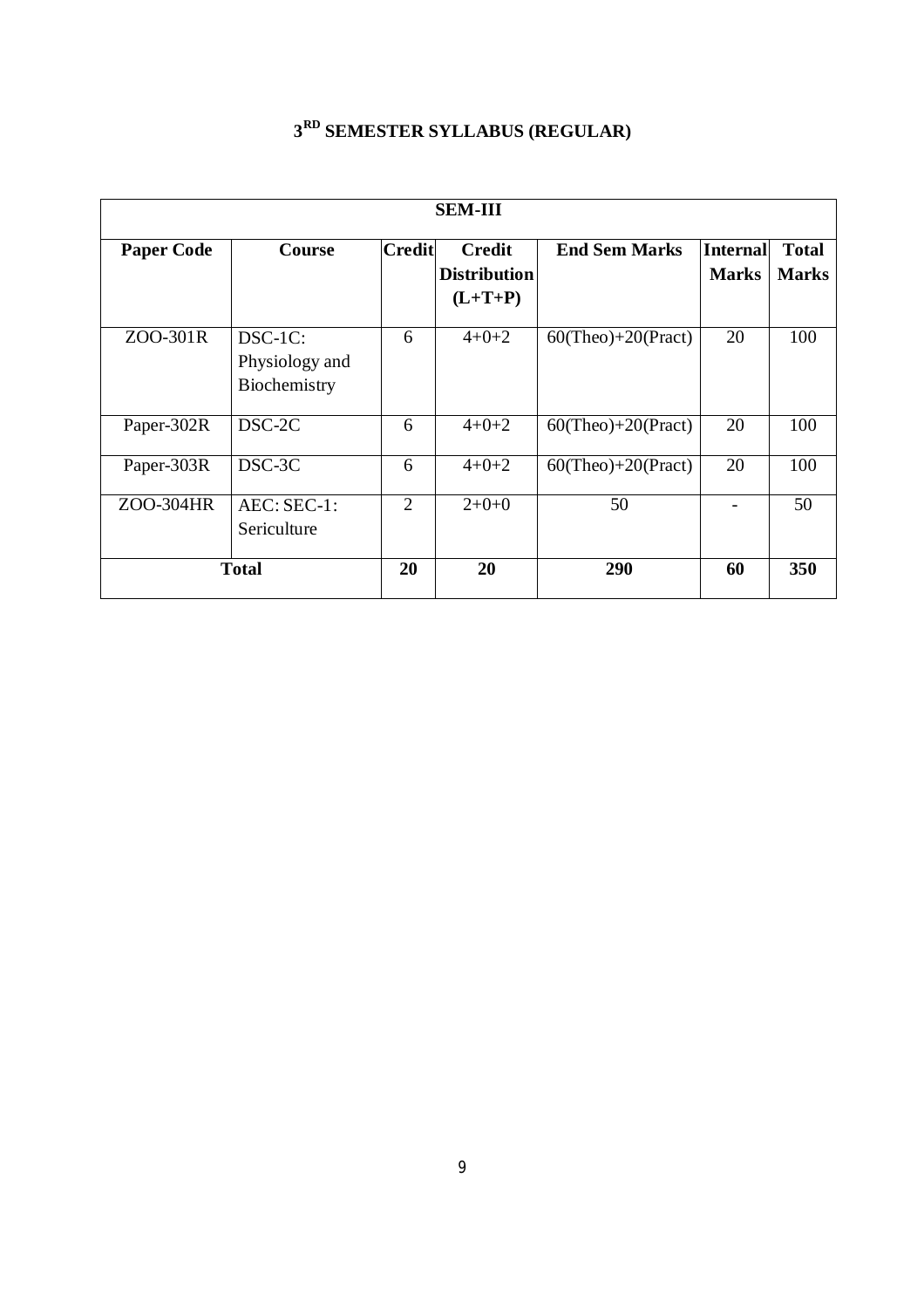## **DSC-1C: PHYSIOLOGY AND BIOCHEMISTRY**

| <b>THEORY</b>                                                                       | (CREDITS 4)       |
|-------------------------------------------------------------------------------------|-------------------|
| Unit 1: Nerve and muscle                                                            | <b>8 Lectures</b> |
| Structure of a neuron, Resting membrane potential, Graded potential, Origin         |                   |
| of Action potential and its propagation in myelinated and non-myelinated            |                   |
| nerve fibres                                                                        |                   |
| <b>Unit 2: Digestion</b>                                                            | 5                 |
| Physiology of digestion in the alimentary canal; Absorption of carbohydrates,       |                   |
| proteins                                                                            |                   |
| <b>Unit 3: Respiration</b>                                                          | 5                 |
| Transport of Oxygen and carbon dioxide in blood                                     |                   |
| <b>Unit 4: Excretion</b>                                                            | 5                 |
| Structure of nephron, Mechanism of Urine formation                                  |                   |
| Unit 5: Cardiovascular system                                                       | 6                 |
| Composition of blood, Hemostasis, Structure of Heart, Origin and conduction of the  |                   |
| Cardiac impulse                                                                     |                   |
| <b>Unit 6: Reproduction and Endocrine Glands</b>                                    | 7                 |
| Physiology of male reproduction: hormonal control of spermatogenesis; Physiology    |                   |
| of female reproduction: hormonal control of menstrual cycle; Structure and function |                   |
| of pituitary, thyroid, pancreas                                                     |                   |
| Unit 7: Carbohydrate Metabolism                                                     | 8                 |
| Glycolysis, Krebs Cycle, Gluconeogenesis, Glycogen metabolism                       |                   |
| <b>Unit 8: Lipid Metabolism</b>                                                     | 5                 |
| Biosynthesis and $\beta$ oxidation of palmitic acid                                 |                   |
| Unit 9: Protein metabolism                                                          | 5                 |
| Transamination, Deamination                                                         |                   |
| <b>Unit 10: Enzymes</b>                                                             | 6                 |
| Introduction, Mechanism of action                                                   |                   |

#### **PRACTICAL (CREDITS 2)**

- 1. Preparation of hemin and hemochromogen crystals
- 2. Study of permanent histological sections of mammalian pituitary, thyroid, pancreas
- 3. Study of permanent slides of duodenum, liver, lung, kidney
- 4. Qualitative tests to identify functional groups of carbohydrates in given solutions (Glucose)
- 5. Estimation of total protein in given solutions by Lowry's method.
- 6. Study of activity of salivary amylase under optimum conditions

- Tortora, G.J. and Derrickson, B.H. (2009). *Principles of Anatomy and Physiology*, XII Edition, John Wiley & Sons, Inc.
- Widmaier, E.P., Raff, H. and Strang, K.T. (2008) *Vander's Human Physiology*, XI Edition., McGraw Hill
- Guyton, A.C. and Hall, J.E. (2011). T*extbook of Medical Physiology*, XII Edition, Harcourt Asia Pvt. Ltd/ W.B. Saunders Company
- Berg, J. M., Tymoczko, J. L. and Stryer, L. (2006). *Biochemistry*. VI Edition. W.H Freeman and Co.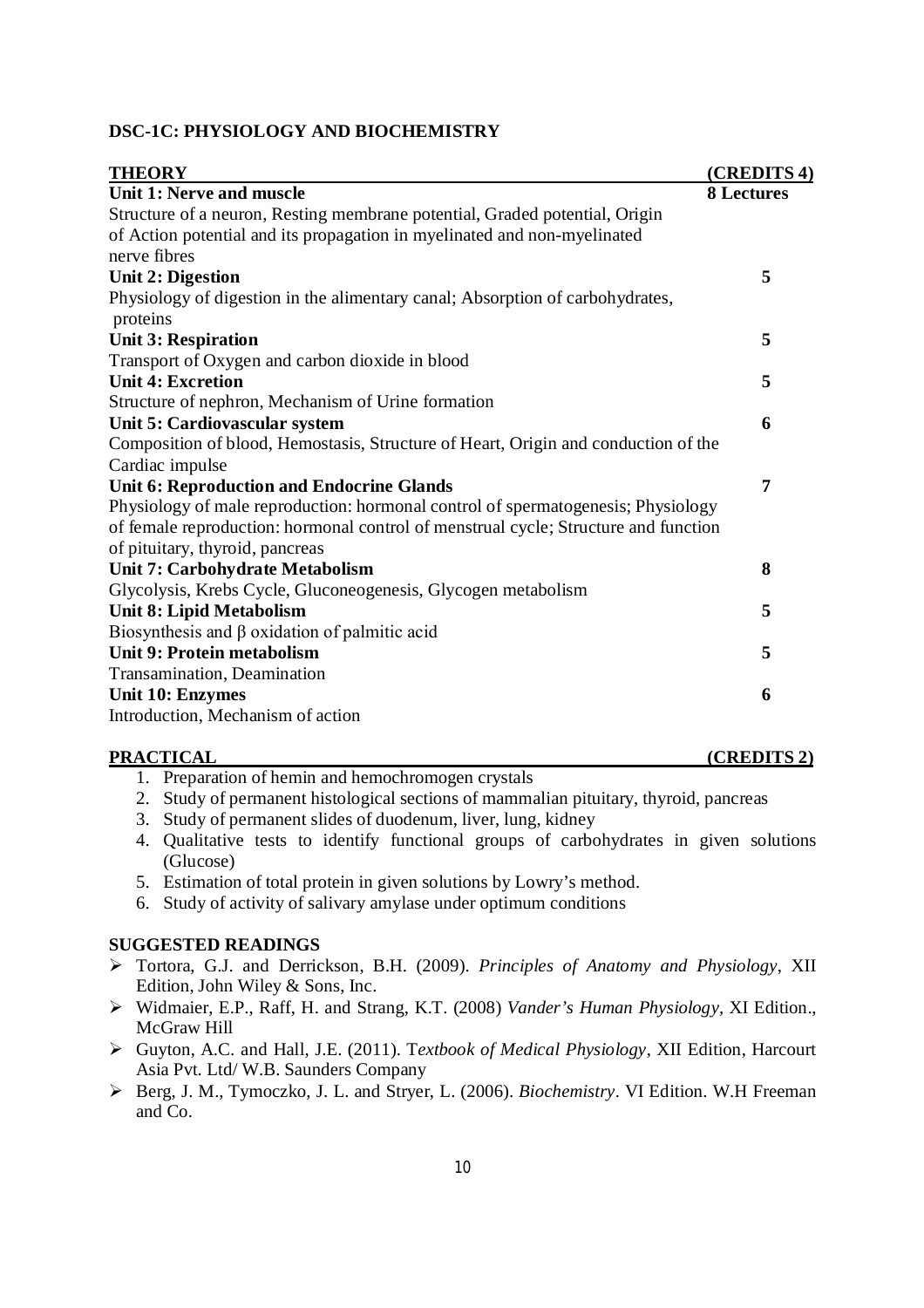Nelson, D. L., Cox, M. M. and Lehninger, A.L. (2009). *Principles of Biochemistry*. IV Edition. W.H. Freeman and Co.

#### **SEC-1: SERICULTURE**

| <b>THEORY</b>                                                                                        | (CREDITS 2)  |
|------------------------------------------------------------------------------------------------------|--------------|
| <b>Unit 1: Introduction</b>                                                                          | (3 Lectures) |
| Sericulture: Definition, history and present status                                                  |              |
| Types of silkworms, Distribution and Races                                                           |              |
| Mulberry and non-mulberry Sericulture                                                                |              |
| Unit 2: Biology of Silkworm                                                                          | (3)          |
| Life cycle of Bombyx mori                                                                            |              |
| <b>Unit 3: Rearing of Silkworms</b>                                                                  | (13)         |
| Selection of mulberry variety and establishment of mulberry garden                                   |              |
| Rearing house and rearing appliances                                                                 |              |
| Disinfectants: Formalin, bleaching powder, RKO                                                       |              |
| Spinning, harvesting and storage of cocoons                                                          |              |
| <b>Unit 4: Pests and Diseases</b>                                                                    | (4)          |
| Pests of silkworm: vertebrates                                                                       |              |
| Pathogenesis of silkworm diseases: Protozoan, viral, fungal and bacterial                            |              |
| Control and prevention of pests and diseases                                                         |              |
| Unit 5: Entrepreneurship in Sericulture                                                              | (2)          |
| Prospectus of Sericulture in India: employment potential in mulberry and non-mulberry<br>sericulture |              |

- Handbook of Practical Sericulture: S.R. Ullal and M.N. Narasimhanna CSB, Bangalore
- Appropriate Sericultural Techniques; Ed. M. S. Jolly, Director, CSR & TI, Mysore.
- > Handbook of Silkworm Rearing: Agriculture and Technical Manual-1, Fuzi Pub. Co. Ltd., Tokyo, Japan1972.
- Manual of Silkworm Egg Production; M. N. Narasimhanna, CSB, Bangalore 1988.
- Silkworm Rearing; Wupang—Chun and Chen Da-Chung, Pub. By FAO, Rome 1988.
- A Guide for Bivoltine Sericulture; K. Sengupta, Director, CSR & TI, Mysore 1989.
- Improved Method of Rearing Young age silkworm; S. Krishnaswamy, reprinted CSB, Bangalore, 1986.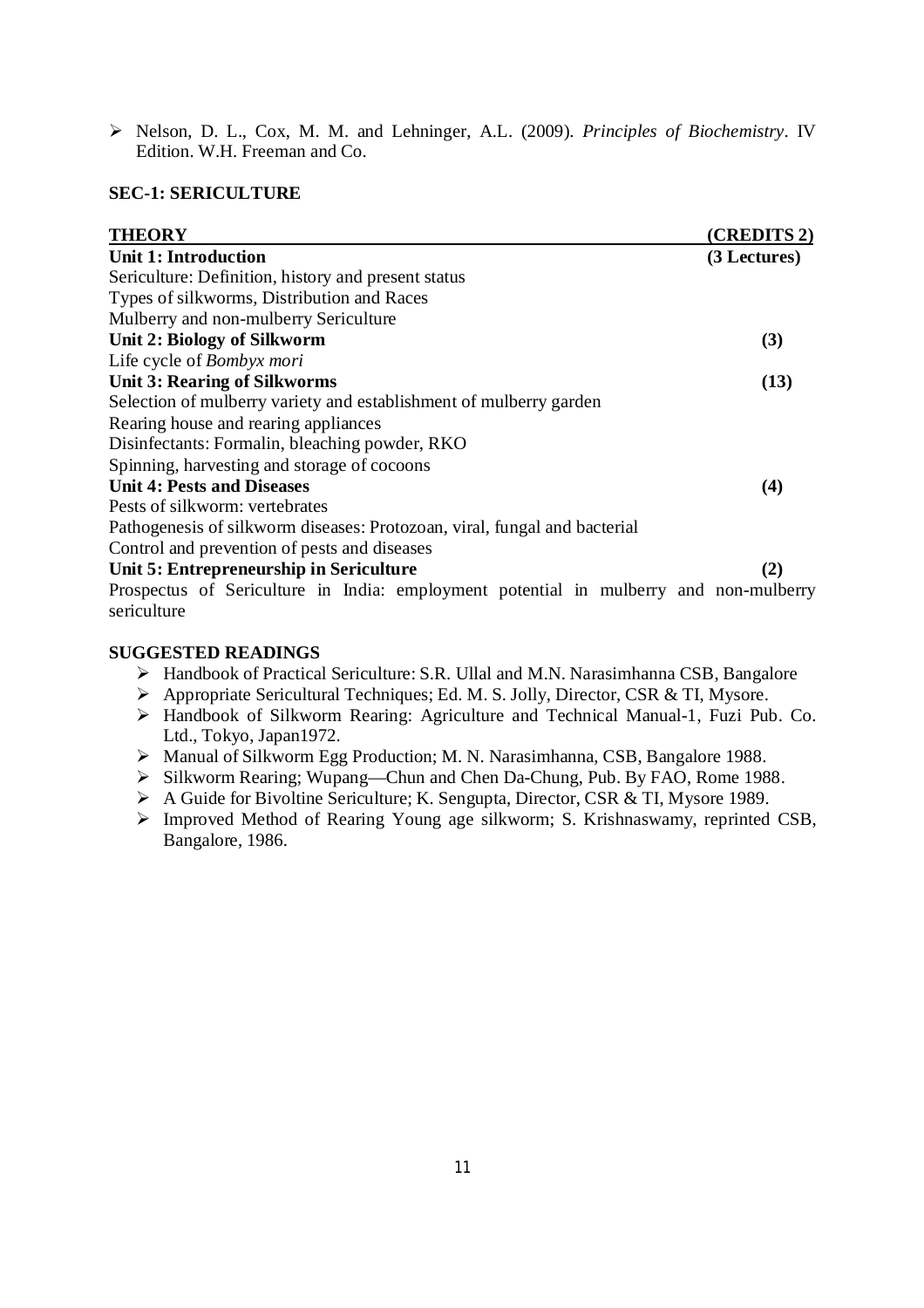| <b>SEM-V</b> |                                                     |                |                     |                       |              |              |  |  |
|--------------|-----------------------------------------------------|----------------|---------------------|-----------------------|--------------|--------------|--|--|
|              |                                                     |                |                     |                       |              |              |  |  |
|              |                                                     |                | <b>Distribution</b> |                       | <b>Marks</b> | <b>Marks</b> |  |  |
|              |                                                     |                | $(L+T+P)$           |                       |              |              |  |  |
| ZOO-D1HR     | DSE-1A:<br>Immunology                               | 6              | $4+0+2$             | $60$ (Theo)+20(Pract) | 20           | 100          |  |  |
| Paper-502R   | $DSE-2A$                                            | 6              | $4 + 0 + 2$         | $60$ (Theo)+20(Pract) | 20           | 100          |  |  |
| Paper-503R   | DSE-3A                                              | 6              | $4 + 0 + 2$         | $60$ (Theo)+20(Pract) | 20           | 100          |  |  |
| ZOO-504R     | AEC: SEC-3:<br><b>MEDICAL</b><br><b>DIAGNOSTICS</b> | $\overline{2}$ | $2+0+0$             | 50                    |              | 50           |  |  |
| <b>Total</b> |                                                     | 20             | 20                  | 290                   | 60           | 350          |  |  |

## **5 TH SEMESTER SYLLABUS (REGULAR)**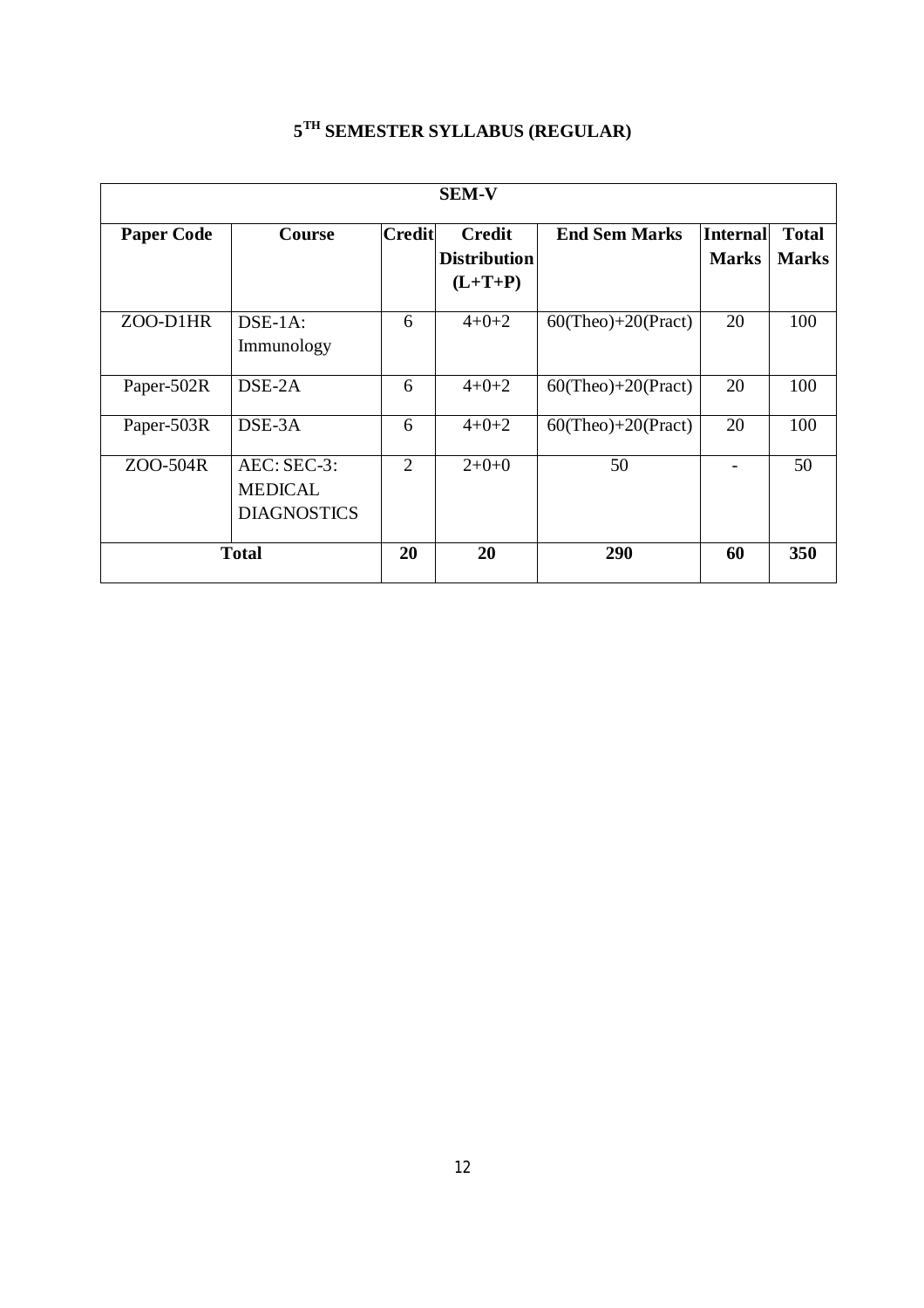## **DSE 1A: IMMUNOLOGY**

| <b>THEORY</b>                                                                 | (CREDITS 4)        |
|-------------------------------------------------------------------------------|--------------------|
| Unit 1: Overview of the Immune System                                         | <b>10 Lectures</b> |
| Introduction to basic concepts in immunology, components of immune            |                    |
| system, principles of innate and adaptive immune system                       |                    |
| Unit 2: Cells and Organs of the Immune System                                 | 8                  |
| Haematopoeisis, Cells of immune system and organs (primary)                   |                    |
| <b>Unit 3: Antigens</b>                                                       | 8                  |
| Basic properties of antigens, B and T cell epitopes, haptens and adjuvants    |                    |
| <b>Unit 4: Antibodies</b>                                                     | 8                  |
| Structure, classes and function of antibodies, monoclonal antibodies, antigen |                    |
| Unit 5: Working of the immune system                                          | 12                 |
| Structure and functions of MHC, exogenous and endogenous pathways of          |                    |
| Antigen presentation and processing, Complement system                        |                    |
| Unit 6: Immune system in health and disease                                   | 10                 |
| brief description of various types of                                         |                    |
| hypersensitivities, Introduction to concepts of autoimmunity and              |                    |
| immunodeficiency,                                                             |                    |
| <b>Unit 7: Vaccines</b>                                                       | 4                  |
| General introduction to vaccines, Various types of vaccines                   |                    |
| <b>PRACTICAL</b>                                                              | (CREDITS 2)        |

- 1. Histological study of spleen, thymus and lymph nodes through slides/ photographs
- 2. Preparation of stained blood film to study various types of blood cells.
- 3. Ouchterlony's double immuno-diffusion method.
- 4. Demonstration of
	- a. ELISA
		- b. Immunoelectrophoresis

**(\*Subject to UGC guidelines)**

- Kindt, T. J., Goldsby, R.A., Osborne, B. A. and Kuby, J (2006). *Immunology*, VI Edition. W.H. Freeman and Company.
- David, M., Jonathan, B., David, R. B. and Ivan R. (2006). *Immunology,* VII Edition, Mosby, Elsevier Publication.
- Abbas, K. Abul and Lechtman H. Andrew (2003.) *Cellular and Molecular Immunology.*  V Edition. Saunders Publication.